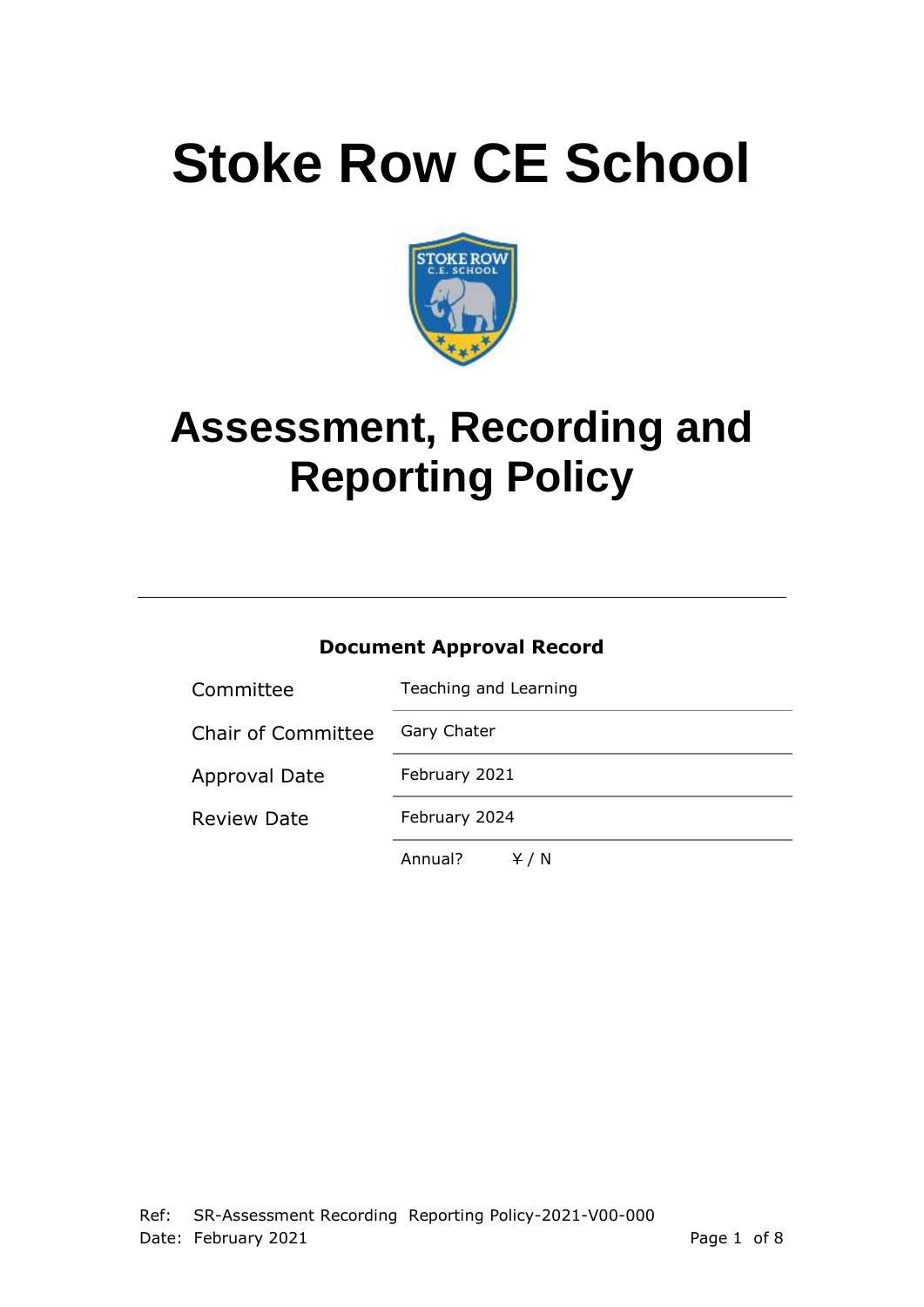'Shine like stars and become light in our world'

At Stoke Row School we aim for our children to have the brightest futures, each one nurtured individually to be a guiding light with a unique sparkle. We teach on another to live with kindness and respect.

We help our children to understand that with courage and perseverance they can excel.

These policies are all created in line with the Christian foundation of this school which is expressed through our five core values and our view that every child is unique and valued.

## **Contents**

| $\mathbf{1}$ |                                                                     |  |  |  |  |
|--------------|---------------------------------------------------------------------|--|--|--|--|
| 2            |                                                                     |  |  |  |  |
| 3            |                                                                     |  |  |  |  |
|              | Formative Assessment or Assessment for Learning (AfL) 3<br>3.1      |  |  |  |  |
|              | Summative Assessment or Assessment from Learning 4<br>$3.2^{\circ}$ |  |  |  |  |
|              | 3.3 <sup>2</sup>                                                    |  |  |  |  |
| 4            |                                                                     |  |  |  |  |
| 5            |                                                                     |  |  |  |  |
| 6            |                                                                     |  |  |  |  |
| 7            |                                                                     |  |  |  |  |
| 8            |                                                                     |  |  |  |  |
| 9            |                                                                     |  |  |  |  |
| 10           |                                                                     |  |  |  |  |
|              |                                                                     |  |  |  |  |
| 12           |                                                                     |  |  |  |  |
|              |                                                                     |  |  |  |  |
|              |                                                                     |  |  |  |  |

## <span id="page-1-0"></span>**1 Rationale**

Assessment is central to the promotion of children's learning. It provides a framework within which educational objectives may be set and the children's progress expressed and monitored. Assessment should be incorporated systematically into teaching strategies in order to diagnose any problems and chart progress. Our assessment procedures are free from bias, stereotyping and generalisation with respect to gender, class, race and disability.

At Stoke Row we aim for all pupils to be working in line with their peers and national expectation. Where children are exceeding national expectations, we aim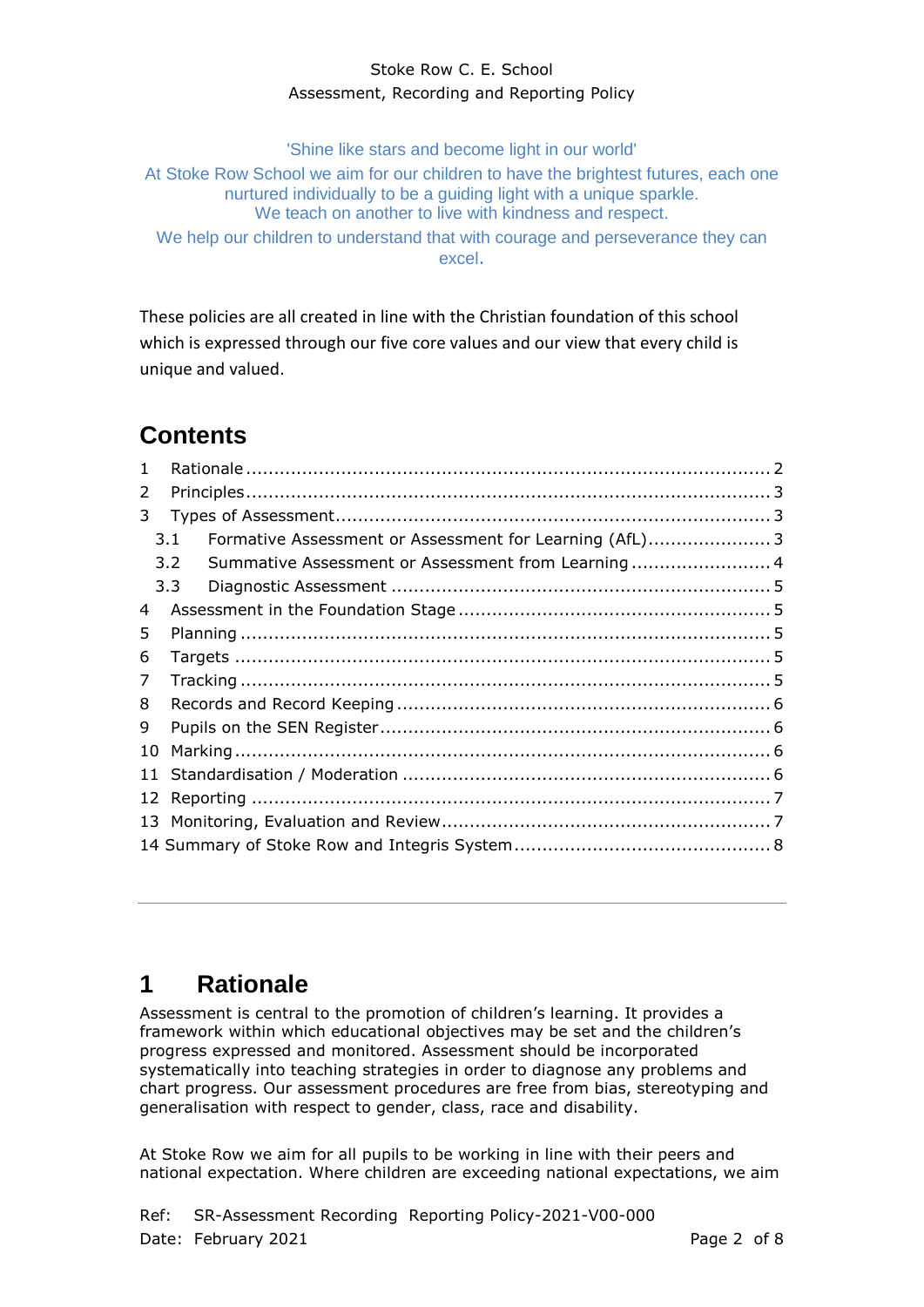for them to continue to reach greater depth across the curriculum through learning opportunities that deepen, and challenge, their understanding and thinking. In line with our school ethos, and the belief that each child is unique, we do not use a formula to set outcomes for our pupils. Instead, we look individually at each child and set meaningful, realistic outcomes which reflect our high expectations for all learners.

#### <span id="page-2-0"></span>**2 Principles**

Using the principles and procedures of assessment we aim to:

- Monitor progress and support learning;
- Recognise achievement of pupils;
- Guide future planning, teaching and curriculum development;
- Inform parents, carers and the wider community of pupil achievement;
- Provide information to ensure continuity when the pupil changes year group or school;
- Comply with statutory arrangements.

#### <span id="page-2-1"></span>**3 Types of Assessment**

For convenience, assessment is often divided into three different types: formative, summative and diagnostic. However, they are not discrete and the majority of assessments carried out are used for more than one purpose.

#### <span id="page-2-2"></span>*3.1 Formative Assessment or Assessment for Learning (AfL)*

This is the on-going assessment carried out by teachers and support staff both formally and informally throughout each lesson. The results of formative assessment have a direct impact on the teaching materials used and strategies employed immediately following assessment. Where results or observations are recorded they are usually kept on planning documents, in teachers' own record books or in the children's books.

Formative assessment strategies used in school include:

- Sharing of learning question and learning outcomes (success criteria) with pupils at the beginning of the lesson followed by pupil self-evaluation of performance against these at the end of the lesson. It is important to assess work with pupils wherever possible as this enables the adults to identify common errors or misconceptions.
- Effective questioning of all pupils, including open-ended questions, throughout the lesson, which helps adults find out what the pupils know, understand and can do, and determines any misconceptions pupils may have.
- Watching pupils, and listening to their discussion, which enables the adults to assess learning as it happens. Teachers may make planned observations of a particular child to assess their understanding and support their learning.
- Recall tests, with planned or spontaneous questions to assess knowledge and speed of recall in mental mathematics and spelling.
- Written tests to assess knowledge, skills and understanding.
- Written feedback when work is marked during or at the end of the lesson. Marking should be related to the learning intentions and success criteria and is designed to identify successes, indicate where improvement could

Ref: SR-Assessment Recording Reporting Policy-2021-V00-000 Date: February 2021 **Page 3 of 8**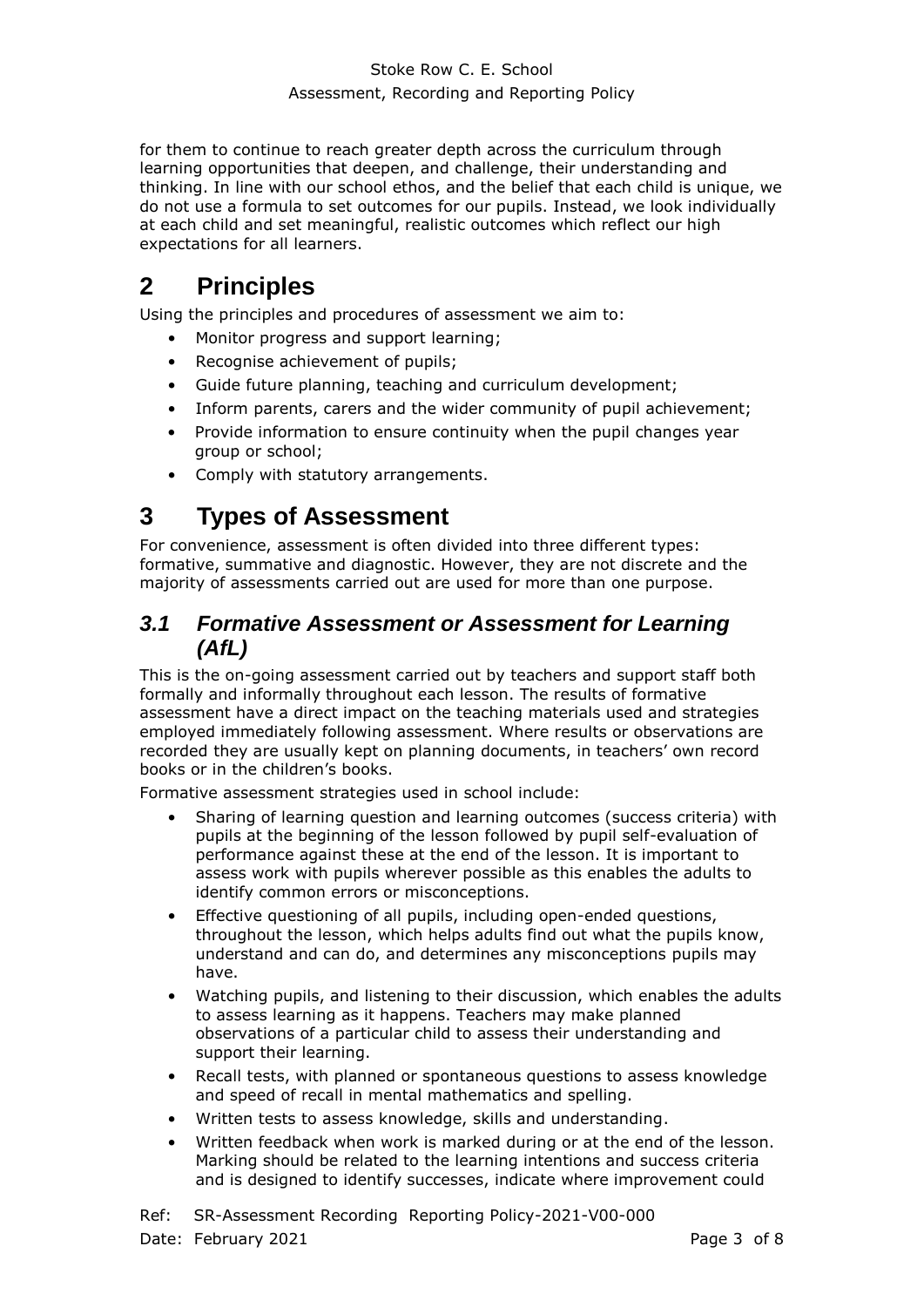be made and possible give an improvement suggestion. It is important that children are given time to read the marking comments and to take action, where appropriate.

- Peer assessment, allowing pupils to discuss their work with a partner and identify successes and areas for improvement.
- Extended observations of child-initiated learning activities.

Formative assessment involves assessing, for each pupil, their progress towards achieving the learning objectives of the individual lesson, or of a series of lessons. This can either be an on-going process, using the outcomes of open ended questioning, discussions, observations and written work, or through an oral or written test. For some subjects the results are marked on an assessment grid, which is then used to determine areas for development. For some SEN pupils, Pscales will be used rather than National Curriculum Levels.

<span id="page-3-0"></span>For the foundation subjects, including Religious Education, teachers assess attainment against the learning objectives for the unit and record those children working below, working at or above the expected level for their age.

#### *3.2 Summative Assessment or Assessment from Learning*

These assessments can occur at defined periods of the academic year (e.g. End of Key Stage Tests currently in May, end of term) or at the end of a unit of work. Summative tests are usually confined to English (reading, writing and speaking and listening), mathematics and science and can help teachers make end of term / year / Key Stage judgements for each pupil regarding National Curriculum Level attainment, and can thus be used, in conjunction with on-going teacher assessments to track progress against previous targets and inform future targets. They can also be used to identify those pupils who are not attaining national expectations for their age in English and mathematics, and thus require to make accelerated progress through a programme of work and those attaining well above national expectations and thus may require additional challenge programmes if they are to continue to make progress.

Summative assessments used in the school include:

- Assessments in all areas of learning towards the early learning goals at end of the Reception year. Phonics progress in Reception is assessed using the Letters and Sounds assessment.
- Maths, reading, SPAG and writing assessments at the end of each long term.
- English and Mathematics tests for years 1,3, 4 and 5.
- KS1 English and Mathematics tests to inform the end of Key Stage Teacher Assessment at the end of year 2.
- Phonics development in year 1 is assessed using versions of the year 1 end of year phonics screening.
- KS2 English and Mathematics statutory tests for the end of year 6.

As in the case of formative assessment, the summative assessment results also measure pupil progress against the learning objectives for that year group. In addition, the tests used usually have a mark scheme which allows the raw score to be converted into a standardised score although in some cases, where a piece of writing is assessed, an assessment grid is used to determine the level achieved. Although these tests are used primarily to determine National Curriculum Level achieved, they often do indicate areas of strengths and weakness for individuals and the class as a whole.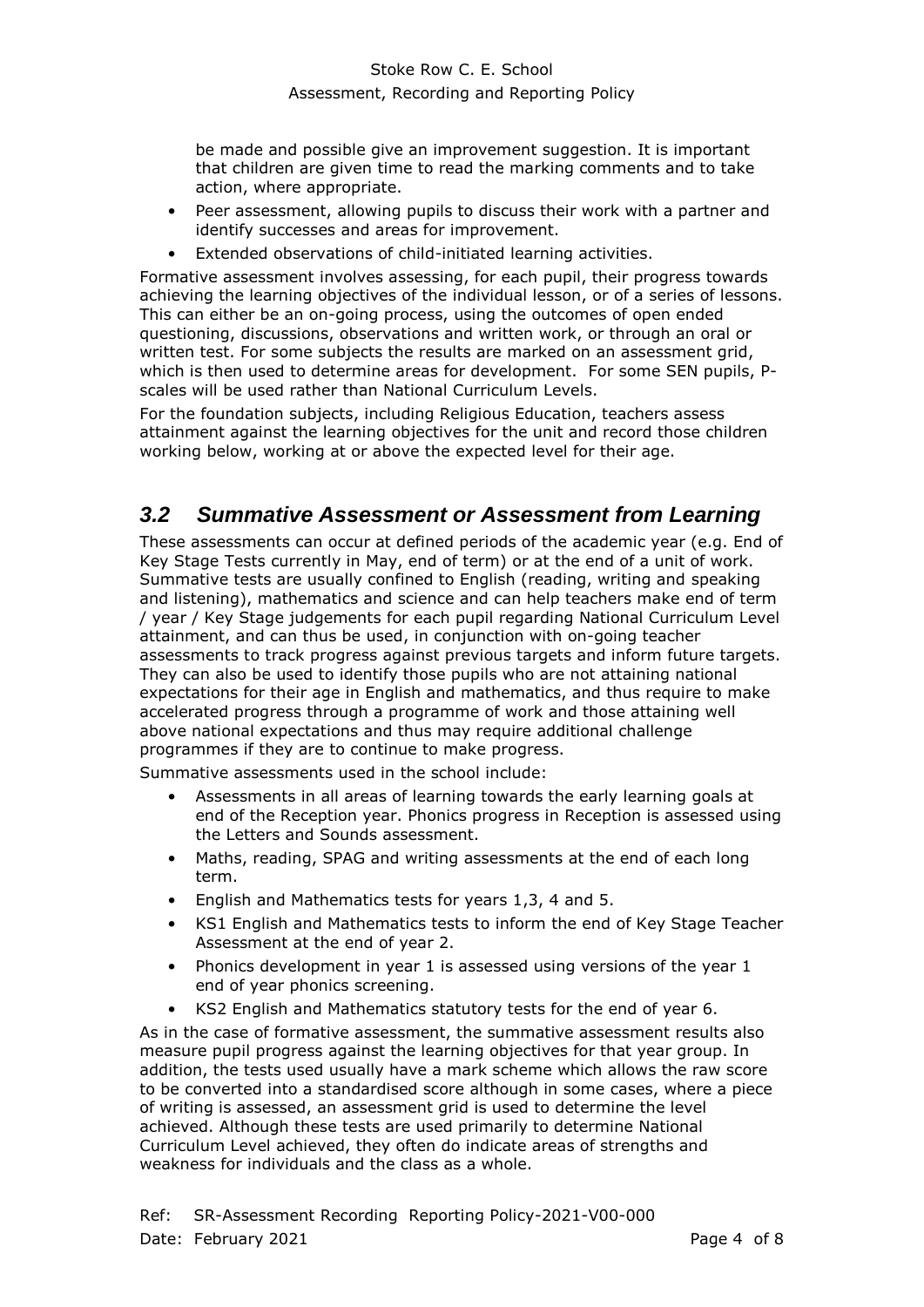Results of the summative reading, writing and mathematics tests are recorded for each pupil on the class subject tracking sheet at the end of terms 2, 4 and 6.

#### <span id="page-4-0"></span>*3.3 Diagnostic Assessment*

All assessments can provide diagnostic evidence to inform planning for future learning; however, certain purposely designed assessments can be particularly useful in providing more detailed data. The SENCO is the first point of contact for further information on diagnostic tests for specific purposes.

#### <span id="page-4-1"></span>**4 Assessment in the Foundation Stage**

Children are informally assessed during the first few weeks after entry to the school. Results are recorded and used to inform planning, set targets and aid early identification of any special needs. Children are then assessed in terms 2, 4, and 6 to ensure that the next steps in learning are appropriately planned to ensure progress. In addition, daily assessment using 2Simple informs weekly planning and areas to target. Towards the end of the Foundation Stage the children are assessed, on the basis of teacher observations, in all the areas of learning as outlined in the EYFS Framework; these assessments are recorded in the Foundation Stage Profile.

## <span id="page-4-2"></span>**5 Planning**

Assessment cannot be divorced from planning. It is therefore important that:

- Learning questions and success criteria (learning outcomes) are stated on the plans and that they are shared with the children;
- The key focus points for learning are also planned and made clear to the children;
- The activity planned is designed to enable the learning question to be fulfilled;
- The lesson is designed in such a way that by the end of the lesson both the teacher and the pupils will know to what extent they have achieved the learning question;
- Teachers adapt the planning and teaching at any time if, based on ongoing assessment, the learning objective is not being fulfilled.

## <span id="page-4-3"></span>**6 Targets**

Pupils are set challenging National Curriculum Level targets (or P-scale targets for some SEN pupils) in reading, writing and mathematics, based on prior attainment and knowledge of the individual child. Targets for reading, writing and mathematics are set in the September of each year and these are updated during the year if a child makes more progress than anticipated.

## <span id="page-4-4"></span>**7 Tracking**

Individual pupil performance in reading, writing and mathematics is tracked three times each year. Data from the previous term is analysed at pupil progress meetings at the beginning of Terms 1, 3 and 5. Those pupils whose attainment causes concern (i.e. is below national expectations for that year group) or whose progress causes concern are identified and appropriate action agreed with the class teacher, and if necessary, the SENCo. The action may be in the form of modification of whole class plans, intervention programmes, individual support or further diagnostic tests. Such pupils are expected to make accelerated progress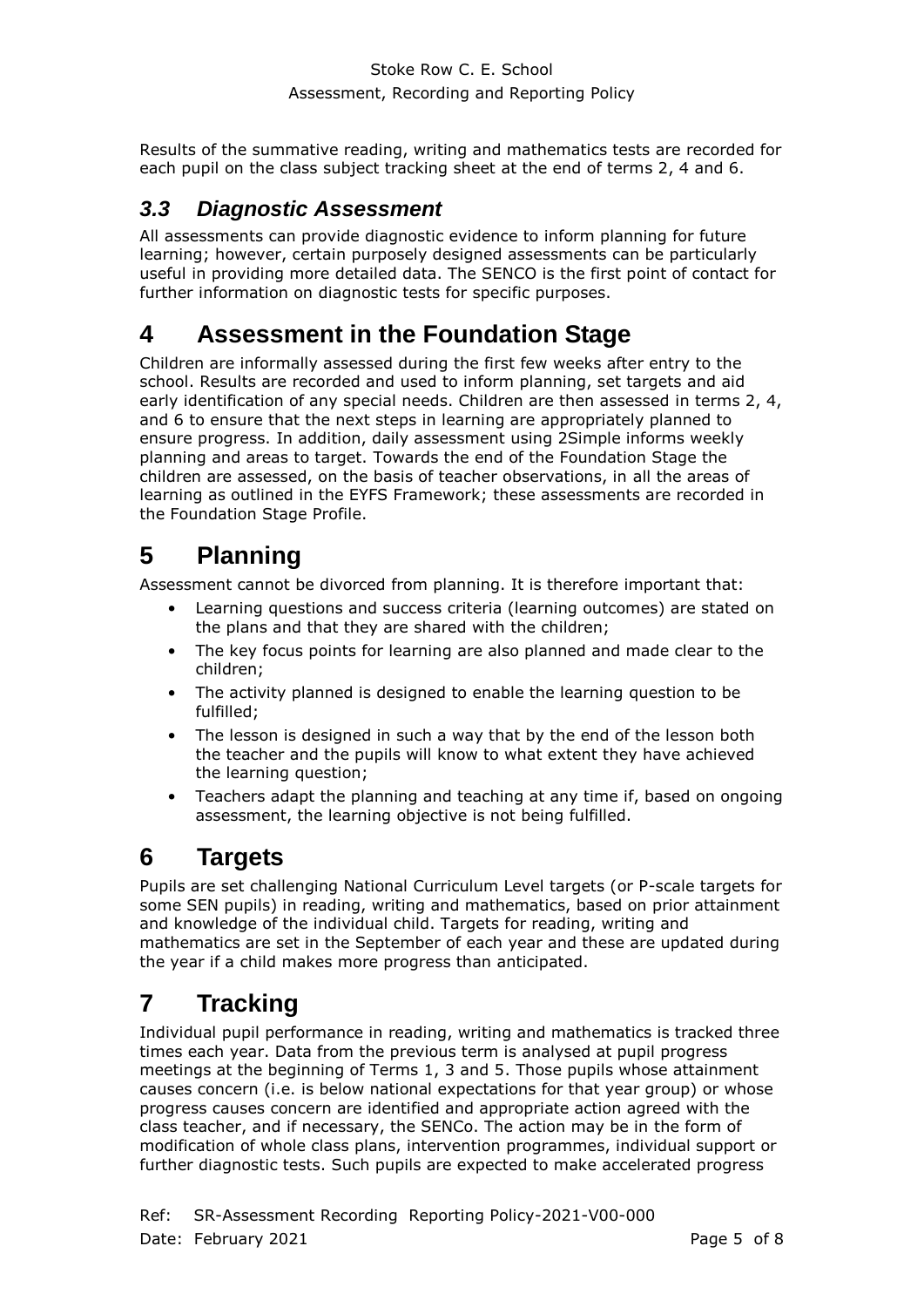over the upcoming terms. Where attainment is surpassing targets, targets can be revised upwards.

## <span id="page-5-0"></span>**8 Records and Record Keeping**

Teachers use assessment records to view pupil progress, set appropriate targets and inform reports. They can also be used to analyse strengths and weaknesses in a subject and inform future planning. Records are kept in a number of ways, including:

- Evaluation notes on teachers' plans;
- Children's work;
- Teachers' notes and 'post-it' notes (including those of individual observations);
- Class assessment sheets, including test results;
- Class tracking sheets, including electronic tracking sheets;
- Class target sheets;
- Photographs;
- Foundation Learning Journals;
- Data collection sheets for Year 2 and Year 6 teacher and test assessments.

All records are passed on to the following class teacher (or following school if appropriate) at the end of the academic year.

#### <span id="page-5-1"></span>**9 Pupils on the SEN Register**

Pupils on the SEN register have a pupil profile prepared by the class teacher, with advice from the SENCO as necessary, which identifies specific targets and actions for the upcoming terms. This pupil profile and targets are reviewed with the child and parents or carers three times each year.

#### <span id="page-5-2"></span>**10 Marking**

Pupils' work is marked in order to provide the pupil feedback on their progress towards the learning objective of the lesson and on the standard of their work in general. It may also serve as one of the many assessment records which can be used by both members of staff and parents or carers. The use of marking to inform pupils will vary according to the age of the pupil. Younger pupils (and some SEN pupils) will be unable to interpret detailed comments and, in practice, respond much better to instant verbal feedback. Older pupils may find written feedback useful, as long as they are given opportunities to reflect on the feedback, and, if necessary, act on it. For further details on marking at Stoke Row, please refer to our Feedback and Marking Policy.

#### <span id="page-5-3"></span>**11 Standardisation / Moderation**

Teachers are involved in the moderation process to ensure agreement on criteria for levels through:

- Informal discussion with colleagues in school;
- Using the exemplification materials;
- Formal moderation sessions in school;
- Partnership moderation sessions;
- LEA moderation sessions.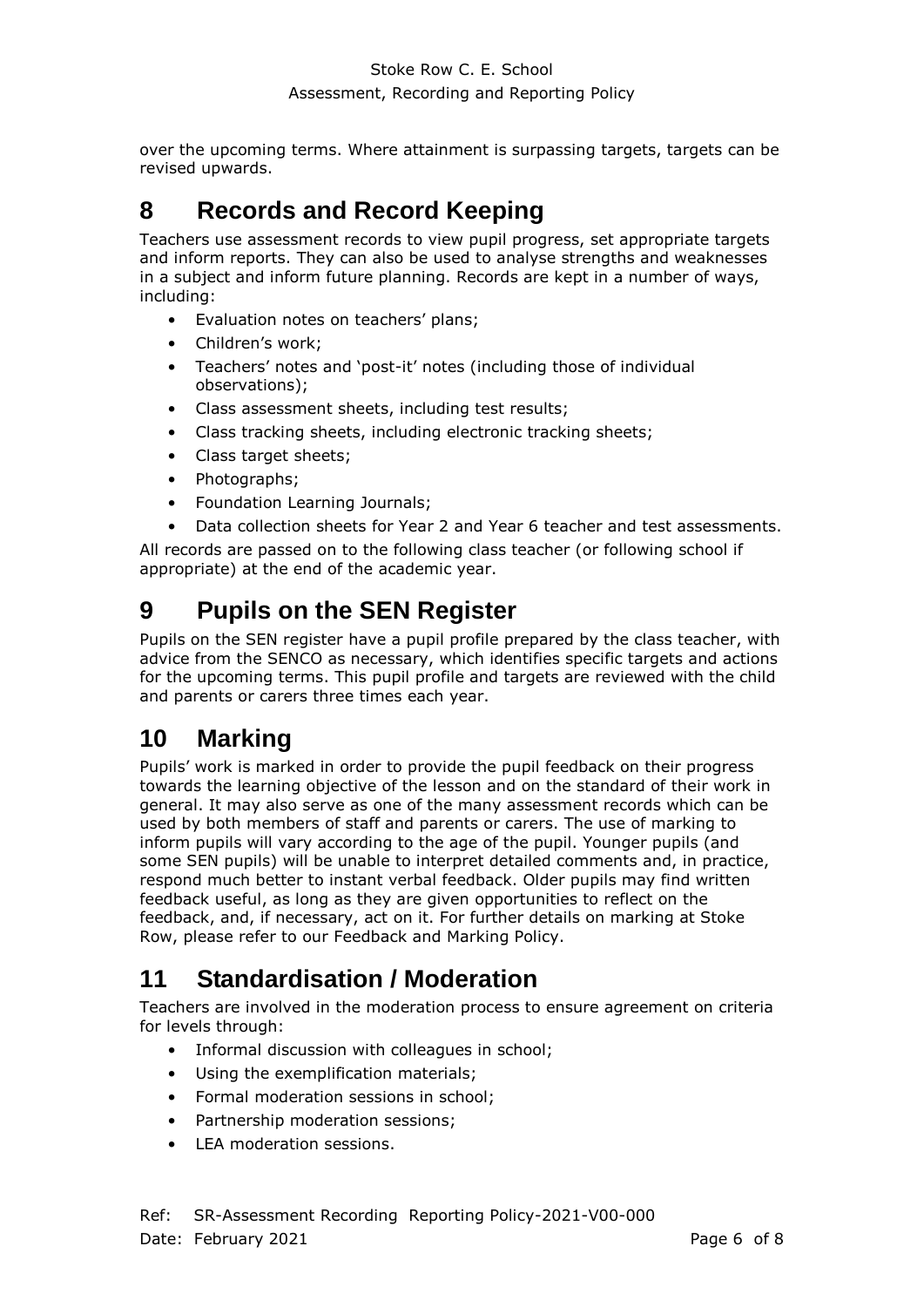## <span id="page-6-0"></span>**12 Reporting**

Pupil reports to parents promote and provide:

- Good home/school relationships;
- Information on progress, attainment and attitude for parents and carers;
- A starting point for discussions with parents or carers;
- Information for other teachers, schools and outside agencies;
- An opportunity for pupils to celebrate success.

Parents and carers are invited to attend formal interviews with the teacher at the end of term 3 and may make an appointment for term 6 to discuss the annual report if they wish to do so. In term 1, learning snapshots are sent home which are purely based on pupils' attitude to their learning. We also have a child-led meeting with parents and teachers in term 2. The school operates an 'open door' policy and parents are welcome to discuss the progress of their child with the class teacher at any time of the year, should they feel the need to do so.

An annual written report for each child is sent to the parents or carers during term 6. The report outlines the child's achievement during the year in all subjects of the National Curriculum and also includes:

- Comments on effort and attitude to learning and overall contribution to the class and school;
- Foundation Stage Scores for the Reception pupils;
- Teacher Assessment National Curriculum levels for reading, writing and mathematics for years 1 to 6;
- National Curriculum test levels for year 6 if available. These will be sent out separately later if not available when the reports are distributed.
- Attendance data;
- Pupils' own reflections on their achievements during the year;
- An opportunity for the parents or carers to record their own comments of the report and information on how they can make an appointment to discuss the report with the class teacher if necessary.

#### <span id="page-6-1"></span>**13 Monitoring, Evaluation and Review**

Assessment, progress and target data are monitored by the Headteacher at least three times each year. The use of 'assessment for learning' strategies is monitored by the Headteacher as part of the lesson observation schedule. Marking is also monitored regularly, through work scrutiny in staff meetings. The results of this monitoring process are discussed either at whole staff meetings or with individual class teachers as appropriate. Teaching staff regularly review the assessment procedures as part of the pupil progress meetings, which take place three times each year.